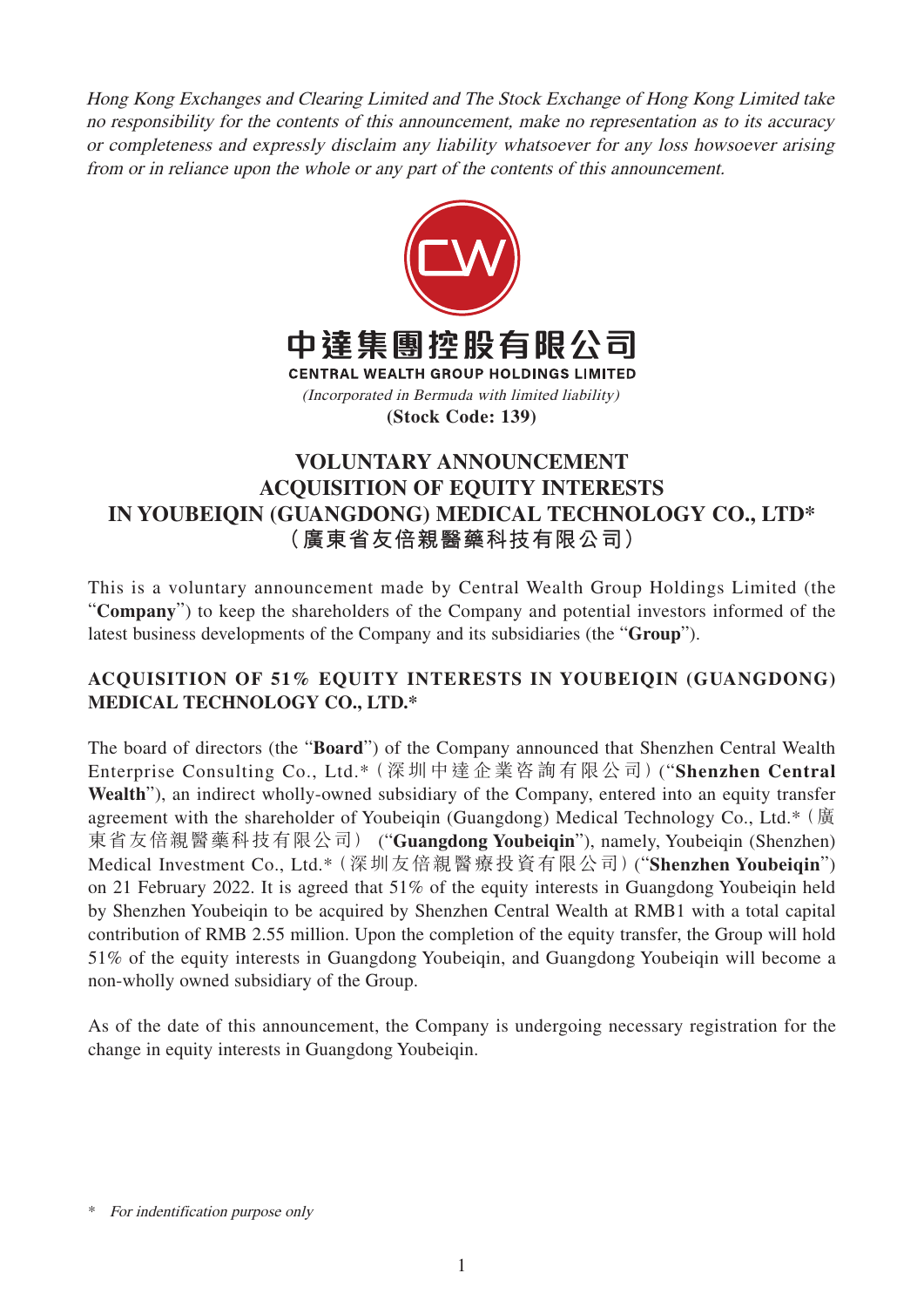Guangdong Youbeiqin will work together with the Group in the future and strive to create a comprehensive pharmaceutical company engaged in comprehensive outpatients, Chinese medicine clinics, research and development of Chinese medicine creams, production of private care gels and medical management training. Through a new model of online and offline integrated services by relying on the latest information technology and data analysis, it hopes to reconstruct the delivery model of medical services, and provide online follow-up after consultation, online consultation and drug delivery, video emergency consultation, health management and chronic disease management and other online and offline integrated medical services. While general clinics currently rely on the expertise of experts or doctors to diagnose the medical conditions, Guangdong Youbeiqin will be committed to de-medicalisation by dividing cases into multiple categories. Establishment of a standard management is to provide support for the operation of Chinese medicine clinics. Associate clinics will merge with existing Chinese medicine clinics, cooperate with beauty salons and health clubs and lower entry requirements to develop rapidly while maintaining our existing customer base, ultimately achieving a win-win situation for both parties.

## **REASONS FOR THE ACQUISITION OF THE EQUITY INTERESTS IN YOUBEIQIN (GUANGDONG) MEDICAL TECHNOLOGY CO., LTD.\***

Through the acquisition of the equity interests in Guangdong Youbeiqin (the "**Acquisition**"), the Group has been actively seeking to diversify its revenue sources. The directors of the Company are of the view that the Acquisition is in line with the Company's long-term development objectives, and is in the interests of the Company and its shareholders as a whole.

The COVID-19 was prevalent globally for three years, with its variants came out one after another. Although mass vaccination campaigns were continued to promote, the ever-evolving epidemic caused an increasing number of infections and deaths. The Group hopes to invest in the traditional Chinese medical industry to raise the public awareness of health, thereby giving back to society and generating reasonable investment value for the shareholders in order to create a new quality and a new benchmark of traditional Chinese medicine industry.

## **IMPLICATION OF THE LISTING RULES**

Shenzhen Central Wealth is an indirect wholly-owned subsidiary of the Company. Before completion of the equity transfer of Guangdong Youbeiqin, the equity interests of Guangdong Youbeiqin were held as to 100% by Shenzhen Youbeiqin. To the best knowledge, information and belief of the directors of the Company having made all reasonable enquires, Guangdong Youbeiqin and Shenzhen Youbeiqin are the third parties independent of the Company and its connected persons. The equity transfer of Guangdong Youbeiqin does not constitute a connected transaction under Chapter 14A of the Rules Governing the Listing of Securities on The Stock Exchange of Hong Kong Limited (the "**Listing Rules**").